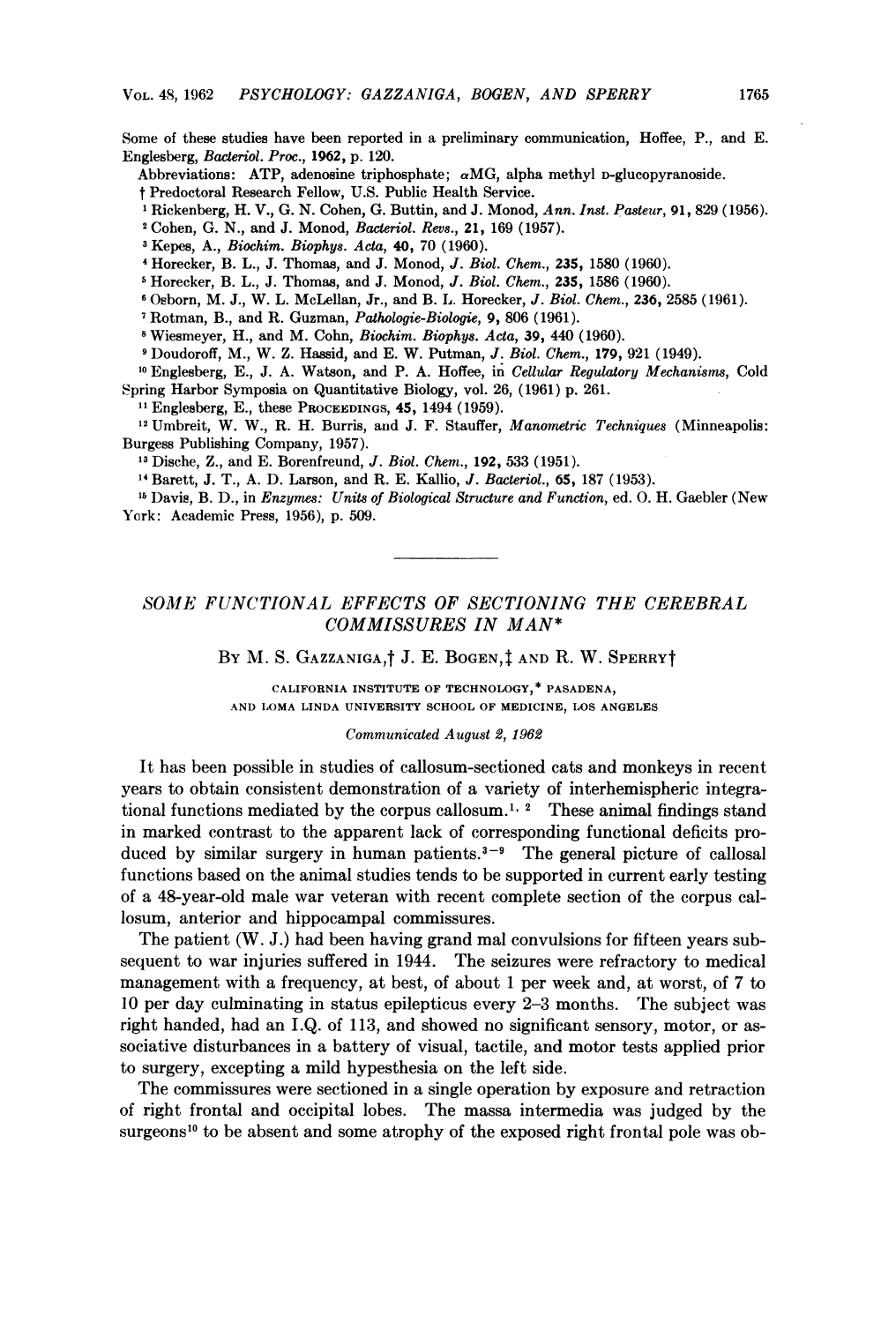served. Generalized weakness, akinesis, and mutism were evident immediately after surgery but had largely cleared when postoperative testing was started. Anticonvulsant medication was reinstated shortly after surgery. There have since been three brief attacks with loss of consciousness but as yet no major convulsions. Occasional brief episodes of clonic-like tremor confined to the distal portions of the right arm or leg have also been noted. The operation appears to have left no gross changes in temperament or intellect, and the patient has repeatedly remarked that he feels better generally than he has in many years

The tests referred to below were carried out from the 6th to 20th weeks after surgery in weekly 3-hour sessions, mostly in the laboratory but on a few occasions in the patient's home, usually with the patient's physician and wife present. The general test repertoire included a considerable carry-over of items from previous clinical studies plus some new and revised test procedures designed on the basis of observed effects of brain bisection in animals.

Tests involving tactual function have revealed no significant impairments in the right side of the body connected to the dominant left hemisphere. Similar testing of the left hand, however, has indicated a severe agnosia, anomia, and agraphia. For example, in blindfold tests, the patient has regularly been able to manipulate and use correctly most familiar objects such as a pencil, cigarette, ring, pistol, hat, glasses, etc., but has been totally unable to name or to describe any of these. Prior to surgery he could write legibly with the left hand, but afterward has produced only a meaningless scribble.

Also, he locates accurately points of tactile stimulation on the fingers of either hand by touching with the thumb of the same hand, immediately or with a 5-sec delay imposed. He is quite unable, however, under similar conditions to cross-locate with either hand across to the other. Such cross localization is possible for points on the head, face, and upper neck. Taste and touch are both reported correctly from either side of the tongue. When tapped lightly one to four times on one foot or hand, the subject can accurately tap a corresponding number of times with the hand of the same side but is unable to tap the correct number with the opposite hand. Simple jigsaw cutouts could be put together correctly with either hand separately but not when cooperation between both hands was required. In general, when stimulus and response are confined to the same hemisphere in such tests, the performance goes well, but when cross-integration is required, the activity breaks down.

Visual tests were conducted with tachistoscopic presentation of stimuli at  $\frac{1}{10}$ and  $\frac{1}{100}$  sec. The results reveal no marked abnormality in response to stimulation of the right visual half-field, projected to the dominant hemisphere. In the left half-field, however, there is a profound agnosia for all stimuli presented. When very simple geometric designs, or single large numbers or letters are flashed to this half-field, the subject can retrieve the corresponding figure at a level 30 per cent above chance from among a series of five or more patterns on cards placed within easy reach of the left hand. He is unable to perform above chance, however, when colors are used, or when he is obliged to select the same cards with the opposite hand. Also, he has been unable to name, draw a rough semblance, or to otherwise describe the left field figures with either hand or verbally. More complicated written material is read easily in the right half-field but evokes only a blank response from the left field. In visuomotor studies with the right hand working a push but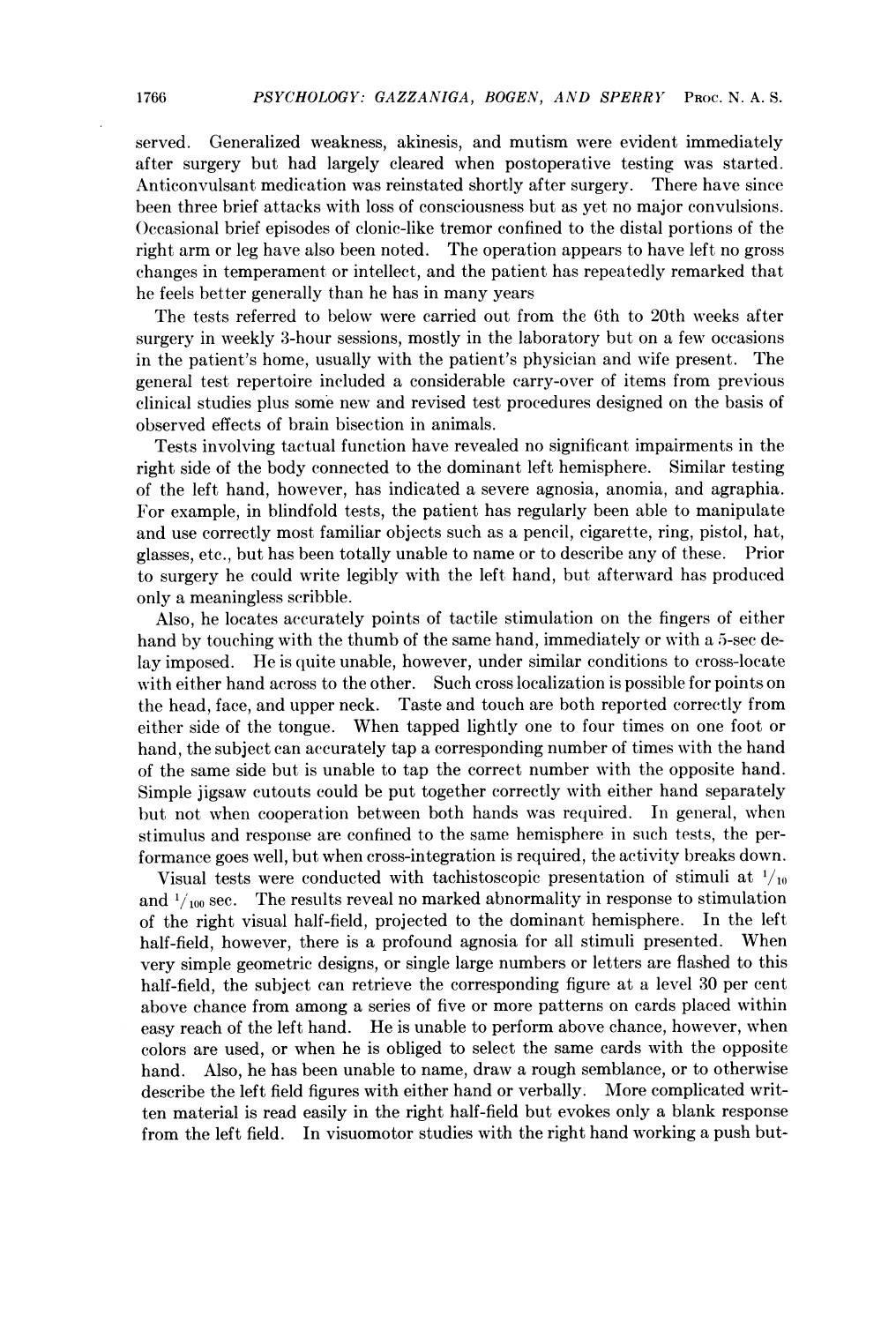ton, he responds to the simple on-flash of a small light when it appears in the right half-field only, while with the left hand he is able to respond to the light signal in either field. When a choice between red and green lights was required, the reaction was correct only for responses of the right hand to stimuli in the right half field. In simple visual constructional tests, as in copying a sketch of a Necker cube, the drawings of the left hand were less defective than those of the right.

With respect to motor function no special coordinative difficulty has been observed in tests involving independent use of the right hand. The left hand also is capable of refined individuated finger movements and generally is adept and dextrous enough in the performance of familiar automatic activities such as handling and smoking a cigarette, lifting a coffee cup, putting on glasses, and the like. The left hand also works well along with the right in other habitual tasks such as tying a knot in the belt of his robe, folding towels, putting on and removing clothes. In other respects, however, the use of the left hand is obviously impaired. For example, if the patient is interrupted in any of the foregoing activities and asked to repeat on command with his left hand any of these motor performances or even to make much simpler movements, the left arm and hand may fail to respond at all or the response may be spasmodic and grossly inadequate. Much as in a stammerer's block, the more intense the effort, the more difficult to achieve the movement. In the early tests especially, a profound apraxia was apparent with respect to any independent movements of the left hand in response to a purely verbal command. Beginning with the 3rd month, however, if the test was presented with nonverbal aids, i.e., if the experimenter said, "Do this" and demonstrated the requested movement, then the patient with the left hand was usually able to follow very simple actions like writing <sup>a</sup> T or an L and lifting individual fingers as in a piano exercise.

Movements like lifting the left hand and placing it behind the head or using it to point to something, i.e., responses that could not be carried out by the left hand alone to a verbal command, were achieved readily when he was directed to use both hands to make the same or symmetrical movements. Frequently, when his left hand had been fumbling ineffectively at some task, he would become exasperated and reach across with the right hand to grab the left and place it in the proper position.

None of these apraxic difficulties was apparent in the use of the dominant right hand during the regular testing sessions. However, transient difficulty with the right hand was reportedly seen on a few occasions by the patient's wife. She has also noted antagonism between the actions of the right and left hands, e.g., the patient would pick up the evening paper with the right hand, but put it down abruptly with the left and then have to pick it up again with the right. Similar contradictory movements were observed occasionally in the course of dressing and undressing, and in other daily activities, at times on a scale sufficient to be distinctly bothersome. It was as if the control of the left hand were strongly centered in the minor hemisphere at such times and hence isolated from the main intent and prevailing directorship of the dominant hemisphere.

There were further indications that the separated hemispheres were each unaware of activity going on in the other in the case of those functions that are highly lateralized, e.g., visual perception within right or left half-field, language functions, or tactile and motor functions of the extremities. For example, the patient often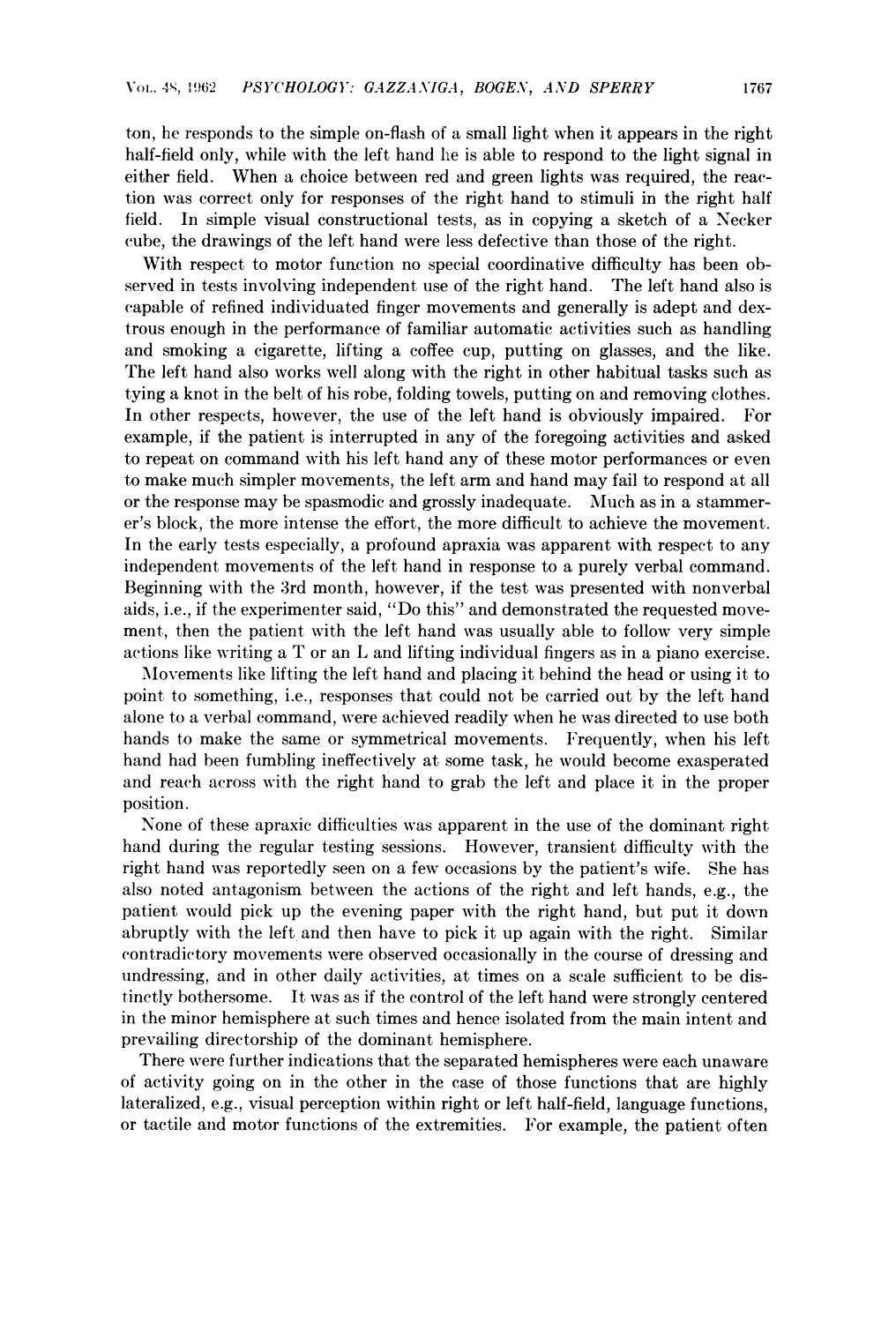retrieved a correct visual stimulus card with the left hand after exposure to the left visual half-field, but after the card had been turned over he was completely unable, on request, to describe or to otherwise use the major hemisphere to identify the figure he had chosen. Or, after responding intently with the correct count by the left hand to a series of tactile stimuli applied to the left leg or hand, it was often clear from his reply to question that in his literate hemisphere he had been totally unaware of having either felt the stimuli or made the response. In a few tests involving the learning of simple tactile discriminations with right or left hand, the learning did not carry over to the opposite hand.

The severe left apraxia following callosal section may have been exaggerated in this patient by an unnatural potentiation of cerebral dominance and the lateralization of volitional control as a result of the damage to the non-dominant cortex incurred in his injuries of 1944. On the other hand, since pre-operative studies suggested a focus in the left parietal lobe,'0 it is also possible that damage to the left hemisphere may have impaired its ipsilateral motor control thus leading to exaggeration of the left apraxia after commissurotomy. The extent to which visual perception is intact in the left half-field still remains something of a problem that it may be possible to settle with further tests that combine half-field presentation with nonverbal responses.

The question of how typical the findings in this case may be is complicated by the unknown amount and nature of the pre-existent cerebral damage. Nevertheless the marked differences between the pre- and post-operative results and most of the other impairments observed seem best ascribed to interruption of the commissural connections particularly those linking the sensory and motor areas of the right cerebral cortex with the speech and related centers of the dominant left hemisphere. The results are in line with the picture of callosal function obtained from recent animal studies and with certain minority interpretations of callosal lesions in man as reviewed by Sweet<sup>11</sup> and amplified recently by Geschwind.<sup>12</sup> They appear to favor the existence of a genuine callosal or cerebral deconnection syndrome in human adult subjects who have been free of childhood cerebral complications, and have the normal lateralization of language.

With regard to the discrepancy between the foregoing and the apparent absence of similar disconnection impairments in the majority of callosum-sectioned patients previously described, the following are of interest: Visual testing without tachistoscopic control in the present patient failed to demonstrate satisfactorily his left hemiagnosia. His depth perception and stereoscopic vision are preserved. Blindfold learning of part of a stylus maze of the same type used in the earlier studies<sup>8</sup> transferred at a high level in this patient also from either hand to the other. Further, the first author had earlier applied a number of the same visual and tactile tests to a nine-year-old boy of above-average intelligence with reported congenital agenesis of the corpus callosum complicated by postnatal hydrocephalus. This boy performed close to the level of normal control children with almost no indication of the disconnection effects observed in the adult surgical patient. Bilateralization of cortical speech centers and other compensatory developmental effects are presumed to be present in the boy with agenesis. On the other hand, the normal right-handedness of the surgical patient and correlated lateralization of speech, the development of which took a normal course to well beyond 30 years of age is